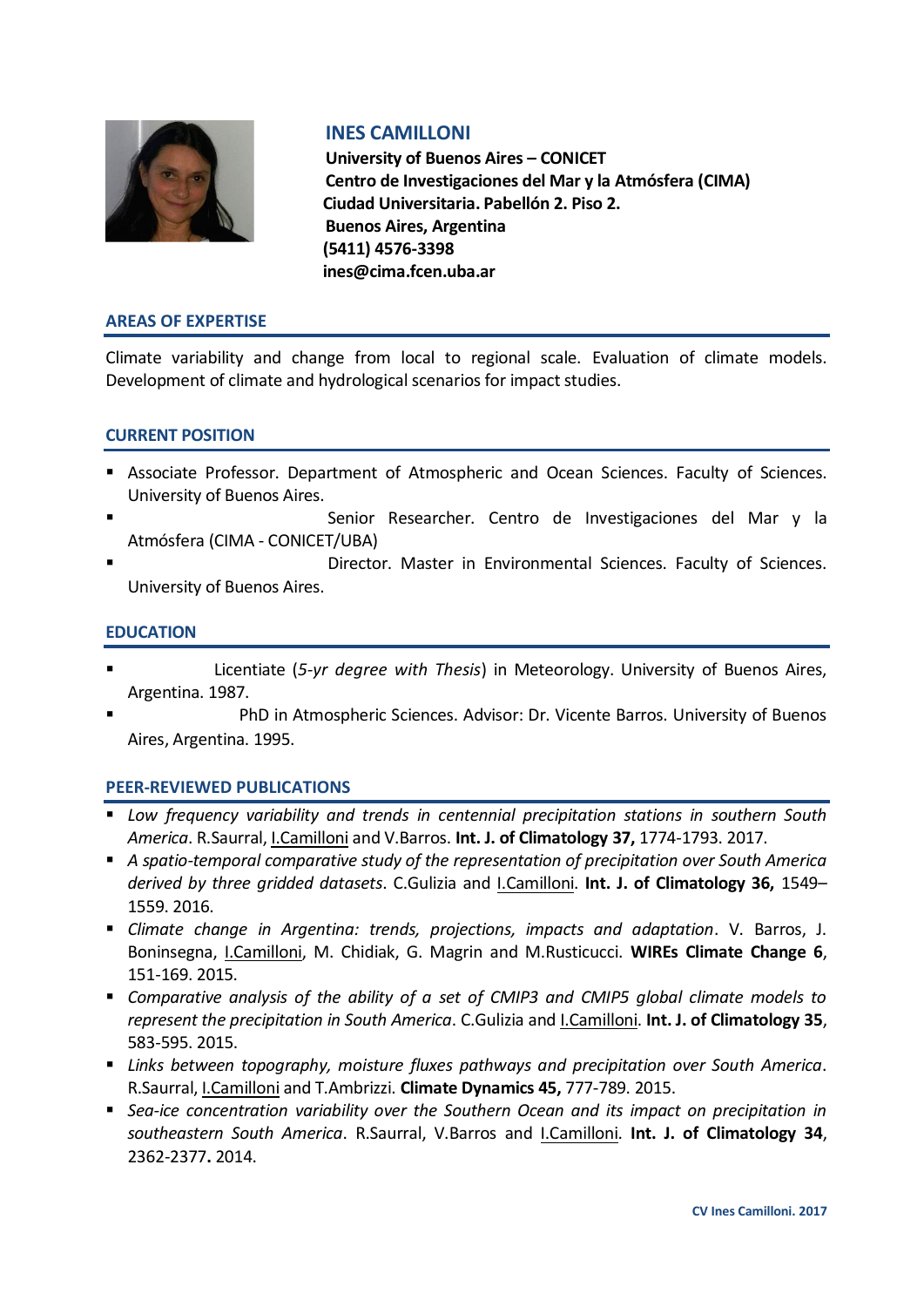- *Development of statistically unbiased 21st century hydrology scenarios over La Plata basin*. R.Saurral, N.Montroull and I.Camilloni. **Int. J. of River Basin Management 11,** 329-343. 2013.
- *Hydrological projections of fluvial floods in the Uruguay and Paraná basins under different climate change scenarios.* I.Camilloni, R.Saurral and N.Montroull. **Int. J. of River Basin Management 11**, 389-399. 2013.
- *Assessment of climate change on the future water levels of the Iberá Wetlands, Argentina, during the 21st century*. N.Montroull, R.Saurral, I.Camilloni, R.Grimson and P.Vasquez. **Int. J. of River Basin Management 11,** 401-410. 2013.
- *Identification of the principal patterns of summer moisture transport in South America and their representation by WCRP/CMIP3 global climate models.* C.Gulizia, I.Camilloni and M.Doyle. **Theoretical and Applied Climatology 112,** 227-241. 2013.
- *Escenarios hidrológicos futuros en la región de los esteros del Iberá en el contexto del cambio climático.* N.Montroull, R.Saurral, I.Camilloni, C.Menendez, R.Ruscica, A.Sörensson. **Meteorologica 38,** 3-19. 2013.
- *Hydrologic modelling of the Iberá Wetlands in southeastern South America.* R.Grimson, N.Montroull, R. Saurral, P.Vasquez and I.Camilloni. **Journal of Hydrology 503,** 47-54. 2013.
- *Temporal variability of the Buenos Aires, Argentina, urban heat island.* I.Camilloni and M.Barrucand*.* **Theoretical and Applied Climatology 107,** 47-58. 2012.
- *Estimación del tiempo de retardo de la onda de crecida en la cuenca superior del río Uruguay*. C.Zotelo, S.Martin e I. Camilloni. **Meteorologica 33,** 19-30. 2008.
- *Precipitation trends in southeastern South America: Relationship with ENSO phases and with low-level circulation*. V. Barros, M. Doyle and I. Camilloni. **Theoretical and Applied Climatology 93**, 19-33. 2008.
- *Cambio Climático.* I. Camilloni. **Ciencia Hoy 103**, 42-49. 2008.
- *Seasonal-to-decadal predictability and prediction of South American climate.* P.Nobre, J.Marengo, I.A.F. Cavalcanti, G.Obregón, V.Barros, I.Camilloni, N.Campos and A.G.Ferreira. **Journal of Climate 19**, 5988-6004. 2006.
- **E** Climate Change Vulnerability to Floods in the Metropolitan Region of Buenos Aires. V.Barros, A.Menendez, C.Natenzon, R.Kokot, J.Codignotto, M.Re, P.Bronstein, I.Camilloni, S.Gonzalez, D.Rios, S.Ludueña. **AIACC Working Paper Series 26**, 1-36. Disponible en http://www.aiaccproject.org/ working\_papers/working\_papers.html. 2006.
- *An observed trend in Central South American precipitation*. B.Liebmann, C.Vera, L.Carvalho, I.Camilloni, M.Hoerling, D.Allured,M.Bidegain, J.Baez and V.Barros. **Journal of Climate 17**, 4357-4367. 2004.
- *La temperatura del Atlántico Sur y la diferencia de caudales del Río Paraná durante los eventos El Niño 82-83 y 97-98*. I.Camilloni y V. Barros. **Rev. Brasileira de Meteorología 19**, 35- 47. 2004.
- *Extreme discharge events in the Paraná River and their climate forcing.* I.Camilloni and V.Barros. **Journal of Hydrology 278**, 94-106. 2003*.*
- *Objective method for classifying air masses: an application to the analysis of the Buenos Aires' (Argentina) urban heat island intensity.* R.Bejarán and I.Camilloni. **Theoretical and Applied Climatology 74**, 93-103. 2003.
- *Climate variability over subtropical South America and the South American monsoon: a review*. V.Barros, M.Doyle, M.González, I.Camilloni, R.Bejarán and M.Caffera. **Meteorologica 27**, 33-57. 2002.
- *Influence of the South Atlantic Convergence Zone and South Atlantic Sea Surface Temperature on Interannual Summer Rainfall in Southeastern South America*. V.Barros, M.Gonzalez, B.Liebmann and I.Camilloni. **Theoretical and Applied Climatology 67**, 123-133. 2000.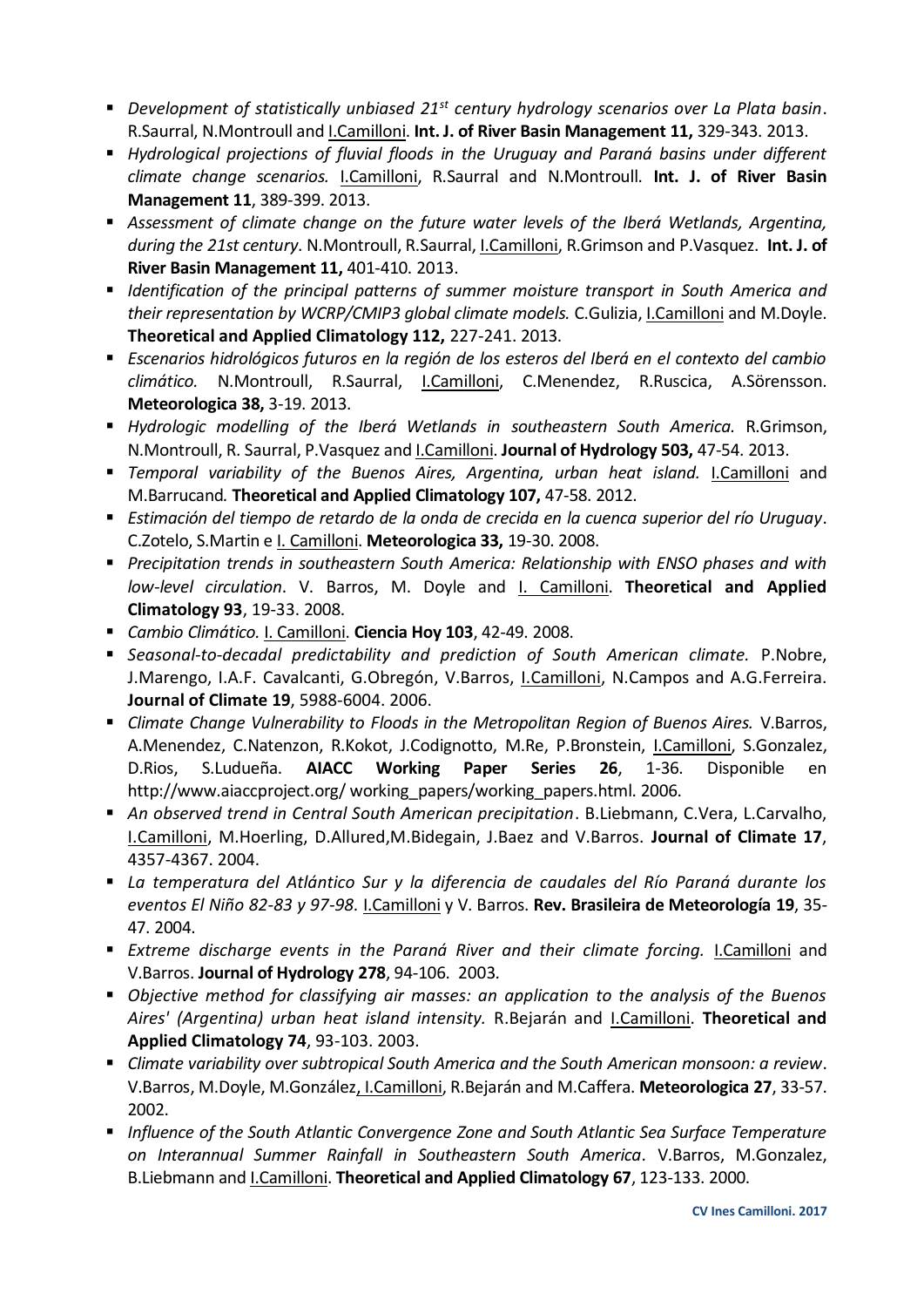- *The Paraná River response to the 1982-83 and 1997-98 ENSO events*. I.Camilloni and V.Barros. **J. of Hydrometeorology 1**, 412-430. 2000.
- *On the urban heat island effect dependence on temperature trends.* I.Camilloni and V. Barros. **Climatic Change37**, 665-681. 1997.
- *Influencia de la isla urbana de calor en la estimación de las tendencias seculares de la temperatura en Argentina subtropical*. I.Camilloni and V. Barros. **Geofísica Internacional 34**, 161-170. 1995.
- *Urban-biased trends in Buenos Aires' mean temperature.* V. Barros and I.Camilloni. **Climate Research 4**, 33-45. 1994.
- *Buenos Aires Urban Meteorological Data Analysis of a Five-Day Period.* N.Mazzeo and I.Camilloni. **Energy and Buildings 15**, 339-343. 1991.
- *Climatología de la difusión atmosférica en la zona de Campana (prov. de Buenos Aires)* N.Mazzeo, I. Camilloni and M.Gassmann. **Geoacta 16**, 11 a 21. 1989.

## **BOOKS**

- *La Argentina y el Cambio climático: de la física a la política.* V. Barros e I. Camilloni. Ed.EUDEBA, 286 pp. ISBN 9789502326559. 2016.
- *El aire y el agua en nuestro planeta.* I.Camilloni y C. Vera. Ed. EUDEBA, 104 pp. ISBN 9789502314679. 2006*.*

## **BOOK CHAPTERS**

- *Near-term climate projections and predictability.* Kirtman, B., S. Power, J. A. Adedoyin, G. Boer, R. Bojariu, I. Camilloni, F. J. Doblas-Reyes, A. M. Fiore, M. Kimoto, G. A. Meehl, M. Prather, A. Sarr, C. Schär, R. Sutton, G. J. van Oldenborgh, G. Vecchi and H. J. Wang. In Climate Change 2013: The Physical Science Basis. Contribution of Working Group I to the Fifth Assessment Report of the Intergovernmental Panel on Climate Change [Stocker, T. F., D. Qin, G.-K. Plattner, M. Tignor, S. K. Allen, J. Boschung, A. Nauels, Y. Xia, V. Bex and P. M. Midgley (eds.)]. Cambridge University Press, Cambridge, United Kingdom and New York, NY, USA, 953-1028. 2013.
- *Escenarios de cambio climático global*. I.Camilloni. En: Cambio Climático, Aportes científicos interdisciplinarios para su debate en Argentina. UBA, 33-38. 2010.
- *Clima y Cambio Climático.* I.Camilloni En: Dinámica de una ciudad. Buenos Aires, 1810-2010. Dirección General de Estadística y Censos. Gobierno de la Ciudad Autónoma de Buenos Aires, 63-93. 2010.
- *El cambio climático y sus posibles efectos en los grupos funcionales de la vegetación del Delta del Río Paraná.* Madanes N.; Quintana R.D; KandusP.e I.Camilloni. En: Efecto de los cambios globales sobre la biodiversidad. Ed. RED CYTED 406RT0285 Efecto de los cambios globales sobre los humedales de Iberoamérica, 23-46. 2008.
- *Storm surges, rising seas and flood risks in metropolitan Buenos Aires.* V.Barros, A.Menéndez, C.Natenzon, R.Kokot, J.Codignotto, M.Re, P.Bronstein, I.Camilloni, S.Ludueña, D.Ríos and S.Gonzélez. En: Climate change and vulnerability. N.Leary, C.Conde, J.Kulkarny, A.Nyong and J.Pulhin (eds). Ed. Earthscan, 117-133. 2008.
- *Tendencias hidrológicas en la Argentina.* I.Camilloni. República Argentina: Vulnerabilidad a cambios climáticos e hidrológicos. V.Barros y D. Perczyk (eds.). Secretaría de Ambiente y Desarrollo Sustentable de la Nación – Fundación Di Tella, 147-174. 2006.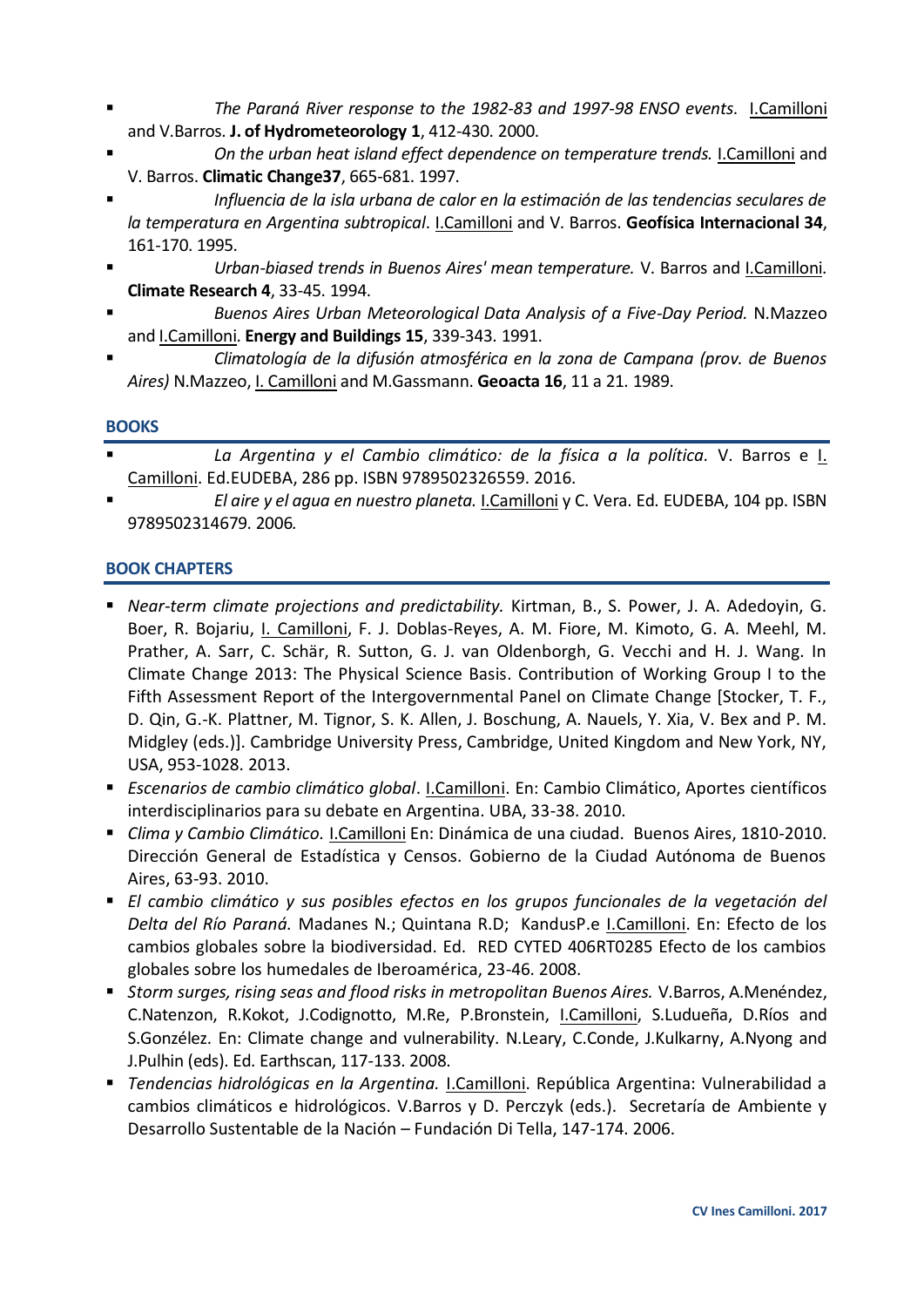- *Escenarios climáticos futuros.* I.Camilloni. En: República Argentina: Vulnerabilidad a cambios climáticos e hidrológicos. V.Barros y D. Perczyk (eds.). Secretaría de Ambiente y Desarrollo Sustentable de la Nación-Fundación Di Tella, 97-108. 2006.
- *Verificación de modelos climáticos globales en el sur de Sudamérica.* I.Camilloni. En: República Argentina: Vulnerabilidad a cambios climáticos e hidrológicos. V.Barros y D. Perczyk (eds.). Secretaría de Ambiente y Desarrollo Sustentable de la Nación-Fundación Di Tella, 83-96. 2006.
- *Elaboración de escenarios climáticos, metodologías y limitaciones*. I.Camilloni. República Argentina: Vulnerabilidad a cambios climáticos e hidrológicos. V.Barros y D. Perczyk (eds.). Secretaría de Ambiente y Desarrollo Sustentable de la Nación-Fundación Di Tella, 67-82. 2006.
- *Escenarios climáticos regionales*. I.Cavalcanti, I.Camilloni y T.Ambrizzi. El cambio climático en la cuenca del Plata. V.Barros, R.Clarke y P.SilvaDias (eds). Ed. CIMA. Buenos Aires, 175-190. 2006.
- *Escenarios climáticos*. I.Camilloni, I.Cavalcanti y T.Ambrizzi. El cambio climático en la cuenca del Plata. V.Barros, R.Clarke y P. Silva Dias (eds). Ed. CIMA. Buenos Aires, 159-174. 2006.
- *Potential impacts of climate change in the Plata basin*. V.Barros; M. Doyle and I.Camilloni. En: Regional Hydrological Impacts of Climatic Change. Impact Assessment and Decision Making. T.Wagener, S.Franks, H.Gupta, E.Bogh, L.Bastidas, C.Nobre and Oliveira Galvao (eds.). Ed. International Association of Hydrological Sciences (IAHS), 11-18. 2005.
- *Escenarios climáticos para el siglo XXI*. I.Camilloni y M.Bidegain. En: El Cambio Climático en el Río de la Plata. V.Barros, A. Menéndez y G.Nagy (eds.). Ed. CIMA, Buenos Aires, 33-39. 2005.
- *Variabilidad y tendencias hidrológicas en la Cuenca del Plata*. I.Camilloni. En: El Cambio Climático en el Río de la Plata. V.Barros, A. Menéndez y G.Nagy (eds.). Ed. CIMA, Buenos Aires, 21-31. 2005.
- *Tendencias climáticas*. I.Camilloni. En: El Cambio Climático en el Río de la Plata. V.Barros, A. Menéndez y G.Nagy (eds.). Ed. CIMA, 13-19. 2005.

# **MULTIMEDIA RESOURCES**

- *Climate*. Environmental Atlas of Buenos Aires. [\(www.atlasdebuenosaires.gov.ar\)](http://www.atlasdebuenosaires.gov.ar/). I.Camilloni and V. Barros. CONICET/ANPCYT/MACN/FADU-UBA/GCBA.2004-2007.
- *Climate Change.* Environmental Atlas of Buenos Aires. [\(www.atlasdebuenosaires.gov.ar\)](http://www.atlasdebuenosaires.gov.ar/). I.Camilloni. CONICET/ANPCYT/MACN/FADU-UBA/GCBA.2004-2007.
- *Climate.* Atlas of Environmental Sensitivity of the Coastal Areas and the Argentine Sea. [\(http://atlas.ambiente.gov.ar\)](http://atlas.ambiente.gov.ar/). I.Camilloni. CONICET/SHN/SAyDS/GEF/UNDP. 2008.

# **RESEARCH GRANTS (2010 to present)**

- *Development of hydroclimatic future scenarios for South America*. UBACYT 2014-17. Position: PI.
- *Urban drainage and climate change: future sewage systems*. Colciencias, Dept. Science, Technology and Innovation (Colombia). 2013-2016.Position: Researcher.
- *Development of knowledge and capacities for the design of public policies oriented to the preparation of adaptation plans to water stress in the Comahue region (Argentina).* International Development Research Center (IDRC, Canada). 2013-2015. Position: Researcher
- *Global climate change in the south of South America*. PIP 2013-2015. Position: Co-PI.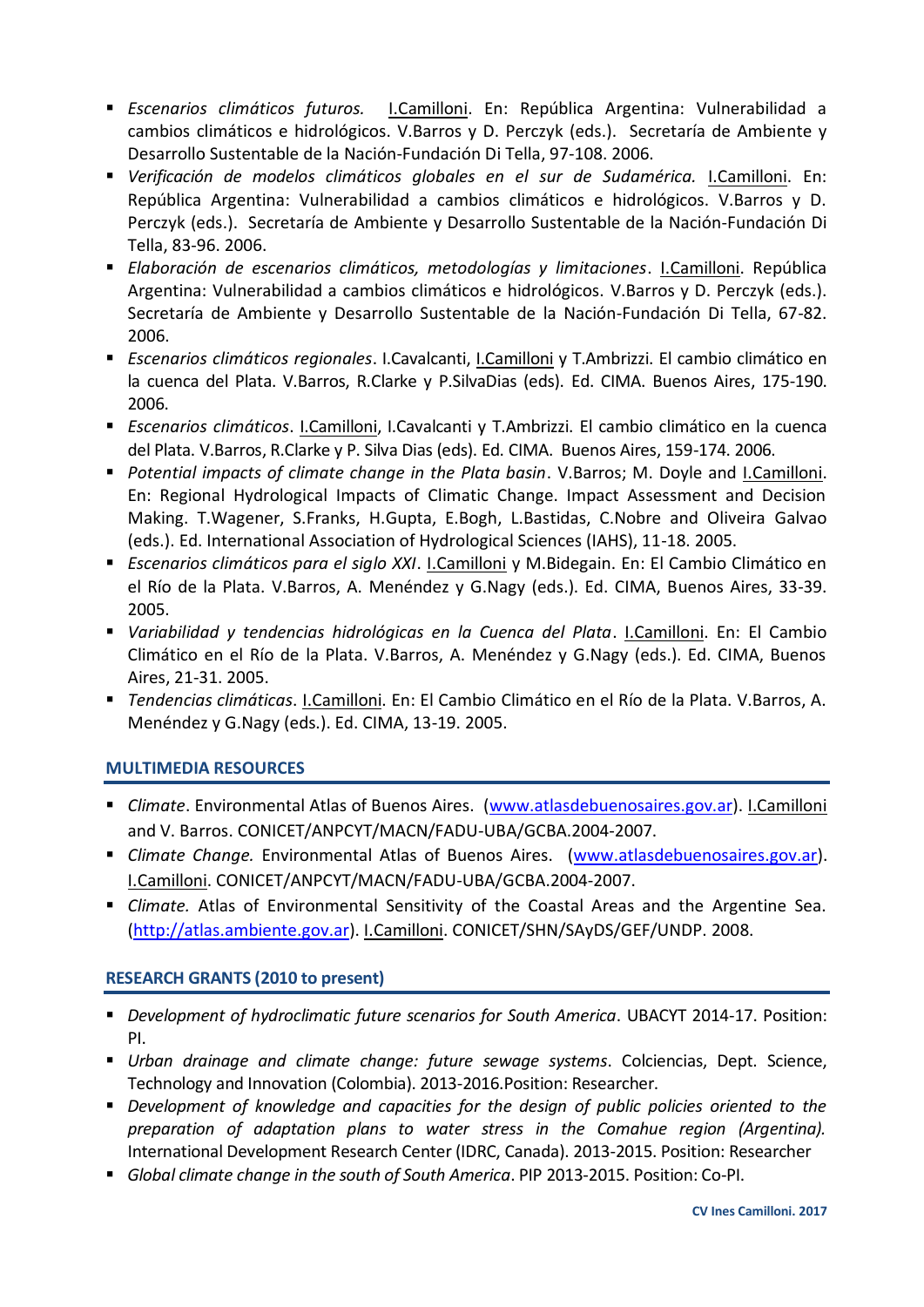- *Decadal climate variability and change and its hydrological impacts over southeastern South America*. CNRS/INSU/LEFE 2012-13. Position: Researcher
- *Climate projections: errors and uncertainty reduction*. PIP2008-444. 2009-2014. Position: PI.
- *Climate projections: errors and uncertainty reduction*. PICT2007-00400. 2009-2012. Position: PI.
- *A Europe-South America Network for Climate Change Assessment and Impact Studies in La Plata Basin (CLARIS LPB)*. 2008-2010. PI: Dr. Jean-Philippe Boulanger. European Project of the 7th Framework programme. Position: Researcher.
- *Some potential impacts of climate change in Argentina*. University of Buenos Aires. 2008-10. Position: PI.

## **PhD TESIS ADVISOR**

- Ramiro Saurral, University of Buenos Aires. 2012.
- Carla Gulizia, University of Buenos Aires. 2014.
- Natalia Montroull, University of Buenos Aires. 2015.

## **PARTICIPATION IN IPCC/UNFCCC ACTIVITIES**

- *Lead author* of the IPCC Special Report on the impacts of global warming of 1.5<sup>°</sup>C above preindustrial levels and related global greenhouse gas emission pathways, in the context of strengthening the global response to the threat of climate change, sustainable development, and efforts to eradicate poverty. Chapter 3: *Impacts of 1.5°C global warming on natural and human systems*. 2017-2018.
- *Invited talk:* The physical basis of climate change: Key messages of the AR5 WGI Contribution. Kingston, Jamaica. 2016.
- *Invited talk:* Introduction to climate science. IPCC Outreach Event. Kingston, Jamaica. 2016.
- *Invited Presentation:* Regional climate projections, precipitation changes and flooding: the connection between science and practice. IPCC Workshop of WG I on Regional Climate Projections and their Use in Impacts and Risk Analysis Studies. Sao Jose dos Campos, Brasil. 2015.
- *Invited talk:* Climate Projections. IPCC Outreach Event. Buenos Aires, 2015.
- *Invited talk:* Introduction to climate science. IPCC Outreach Event. Buenos Aires, 2015.
- *Lead author* IPCC-WG1 AR5 Chapter 11: *Near-term climate projections and predictability*. 2010-2013.
- *Contributor* to the Argentine Third National Communication to the UNFCCC*. Climate models*. 2013-2014.
- *Contributor* to the Argentine Second National Communication to the UNFCCC*. Analysis of the vulnerability of Patagonia to climate change*. 2005-2006.
- *Contributing Author* of the IPCC Fourth Assessment Report (AR4). Climate Change 2007: The Physical Science Basis. Chapter 3: *Observations: Surface and Atmospheric Climate Change.*
- *Expert reviewer* of the IPCC Fourth Assessment Report (AR4). Climate Change 2007: Impacts, Adaptation and Vulnerability. Chapter 13: *Latin America*.
- *Participant* in the *UNFCCC Workshop on climate related risks and extreme events under the Nairobi Work Programme on impacts, vulnerability and adaptation to climate change.* El Cairo, Egypt. 2007*.*
- *Participant* in the *IPCC Working Group II Scoping Meeting: Possible Special Report on "Extreme Events and Disasters: Managing the Risks".* Oslo, Norway. 2009.

### **OTHER RELEVANT ACTIVITIES**